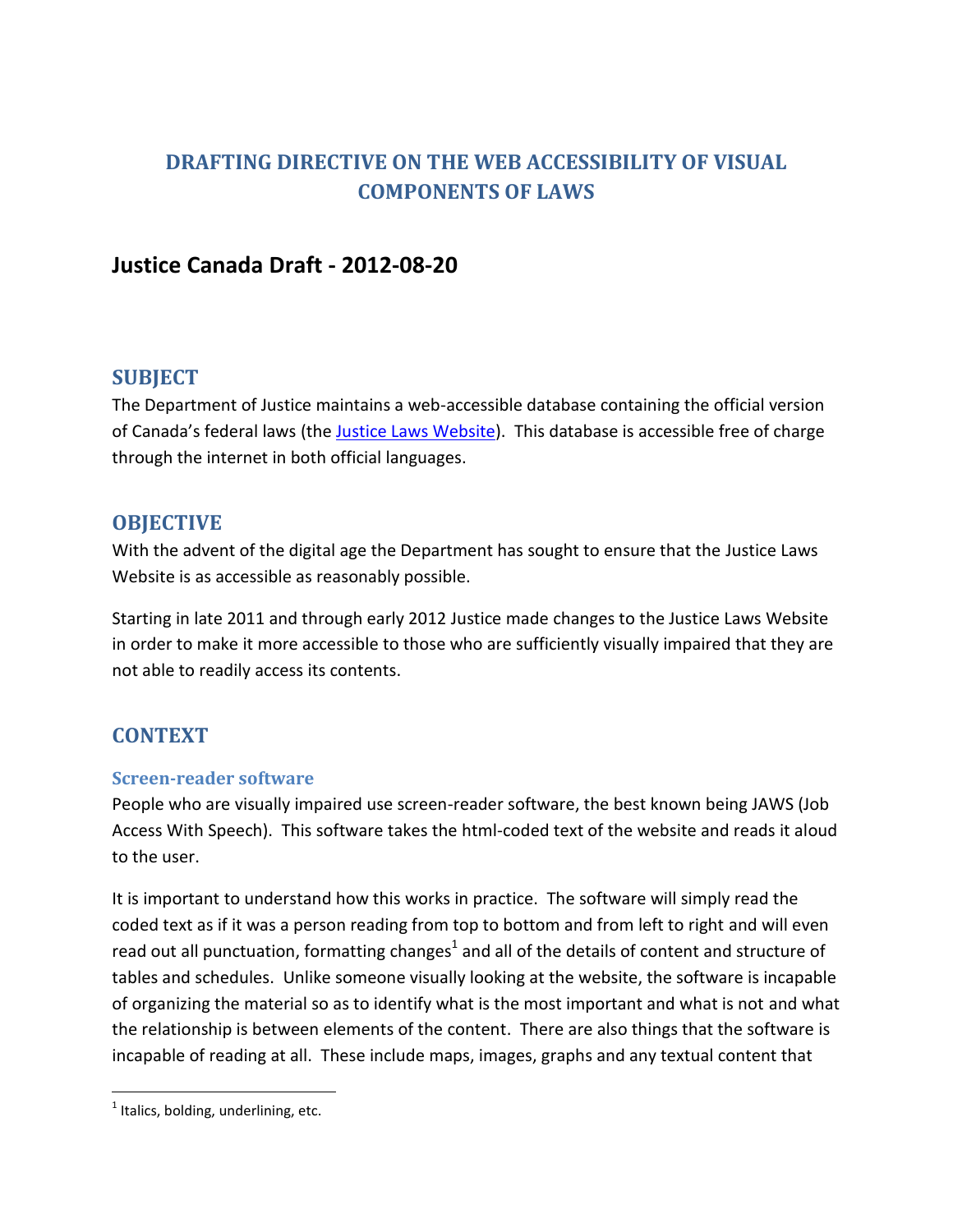has been reproduced in a regulation or statute as an image (prescribed forms being a common example).

## **Treasury Board Policy**

In response to the decision of the Federal Court of Appeal in *Attorney General of Canada v. Jodhan*, 2 effective August 1, 2011, Treasury Board put in place the new Standard on Web Accessibility [\(SWA\)](http://www.tbs-sct.gc.ca/pol/doc-eng.aspx?section=text&id=23601). The purpose of this policy is to ensure that the federal government's public-facing web sites are as accessible as possible to persons who are visually impaired. It is mandatory across the federal government and requires Justice to ensure that all of the content on the Justice Laws Website complied with the requirements of the latest version of the Web Content Accessibility Guidelines (WCAG 2.0).<sup>3</sup>

Treasury Board has specified exclusions from the requirements of this policy. These are set out in Appendix B to the SWA. As of the date of this directive there is only one exception that is relevant to our work and that is in respect of maps. It is included as Appendix A to this directive. This list of exclusions is to be reviewed and updated annually by Treasury Board.

### **Justice Response**

Since the introduction of the SWA, Justice has been working with client departments to ensure that the existing content of the Justice Laws Website complies with it. We have done this by identifying and correcting instances of non-compliance, typically by one of two approaches.

The first is to replace the non-compliant content with an alternative that is readable by screenreader software. A typical example is a formula that was originally placed on the website as an image. This can often be easily converted to an xml-coded text which looks the same to the eye (and for which no amendment to the legislation is required) but which screen-reader software is capable of reading.

The second approach is to add alternate text descriptions that are embedded in the html code used to present the information contained in the website. These alternate text descriptions are not seen by web browsers as a normal part of the legislative text and therefore do not present any problems of appearing to alter the statute or regulation as it was originally enacted.

 $\overline{a}$  $2$  2012 FCA 161

 $3$ This is a set of international standards for ensuring that websites are designed to maximize access by persons with disabilities [\(http://www.w3.org/TR/WCAG/\)](http://www.w3.org/TR/WCAG/).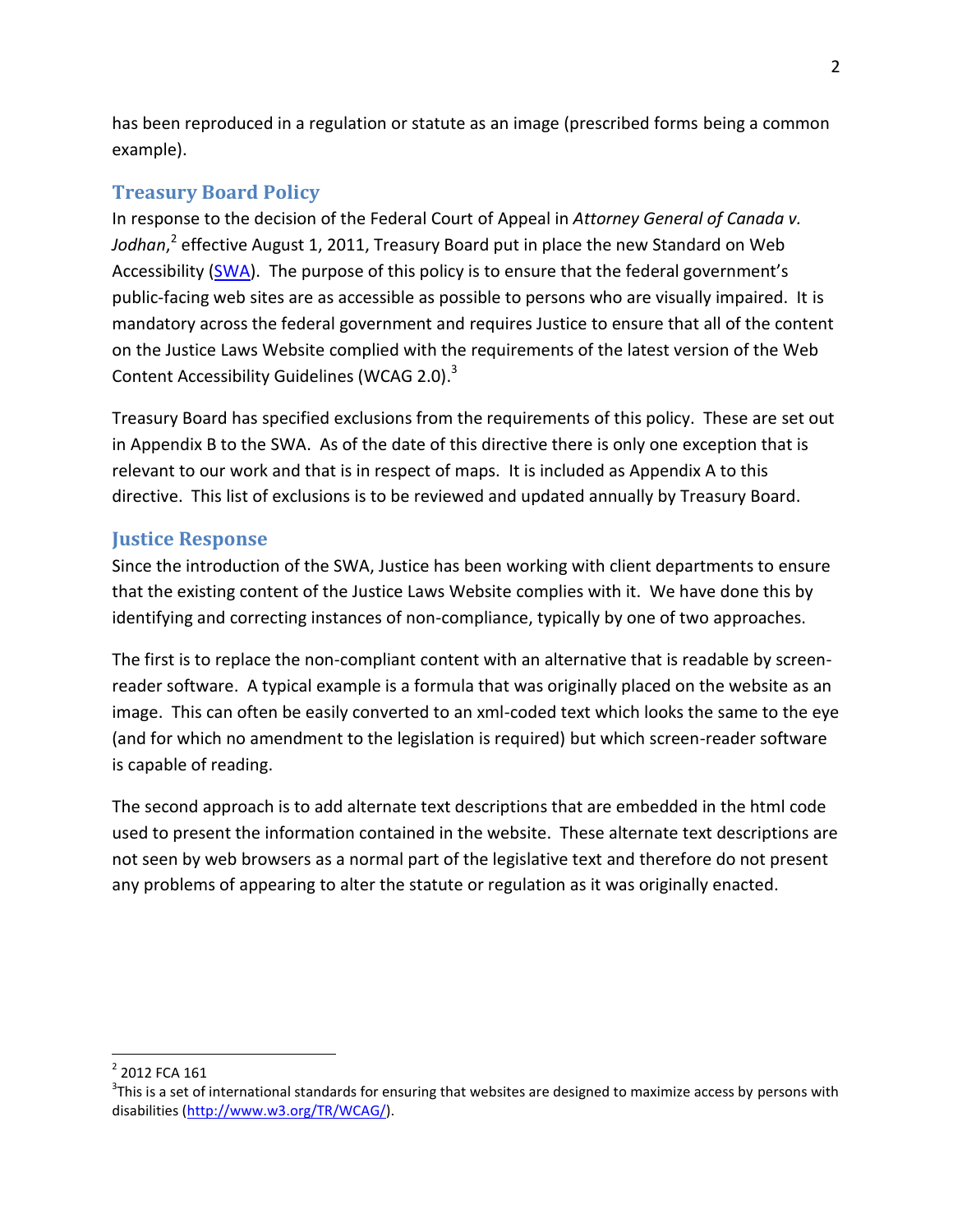#### **DRAFTING POLICY**

#### **Responsibility of clients, legislative counsel and legistic revisors**

Clients are responsible for providing, in both languages, draft alternate text descriptions or instructions for the description. Legislative counsel are responsible for drafting or reviewing the alternate text descriptions and ensuring that they reflect the non-compliant content. It is also up to the legislative counsel, or an assistant under their direction, to insert the text into the draft. Legistic revisors and jurilinguists are responsible for reviewing the text at the same time as the rest of the draft. Alternate text descriptions will not be reviewed by bijuralists. All drafts that use an alternate text description and any other less common features such as schedules, tables, and forms must be reviewed by the Legislative Services Branch Information Management Services team for technical correctness. For this purpose, an electronic copy of the draft should be sent to the IM/IT Manager at the same time as a draft is sent to the jurilinguists.

#### **Avoiding non-compliant content**

The best approach is to review the SWA and its exceptions and to avoid, at the drafting stage, the presentation of content in a manner that will be non-compliant unless the non-compliant presentation is clearly superior or the content simply cannot be presented in a compliant manner. For example, a formula that is included as an image should be presented in ordinary plain text. There is already a movement to avoid the use of prescribed forms and instead simply set out the information that will be required. This is not always possible as sometimes there is a need to have the form physically laid out in a particular manner.<sup>4</sup>

If non-compliant content cannot be avoided then, subject to any SWA exceptions, an alternate text description must accompany it. The technique for doing so using our drafting tool EPIC is provided in Appendix B to this directive.

Given that the objective is to make the Justice Laws Website accessible to the visually impaired, these alternate text descriptions must present the information in a manner that effectively conveys as much of the meaning as possible to someone who is using screen-reader software. Ideally the alternate text description should convey all of the information needed to permit that person to understand and comply with the law. There are circumstances where writing these descriptions will be easier than others. For example, a prescribed form that is contained as an image in a schedule to a regulation can usually be reduced to its actual content in the alternate text description. However, a complex map is usually very difficult to accurately describe in textual form.

 $\overline{a}$ 

<sup>4</sup> *e.gE.g.* forms that have to follow certain international standards.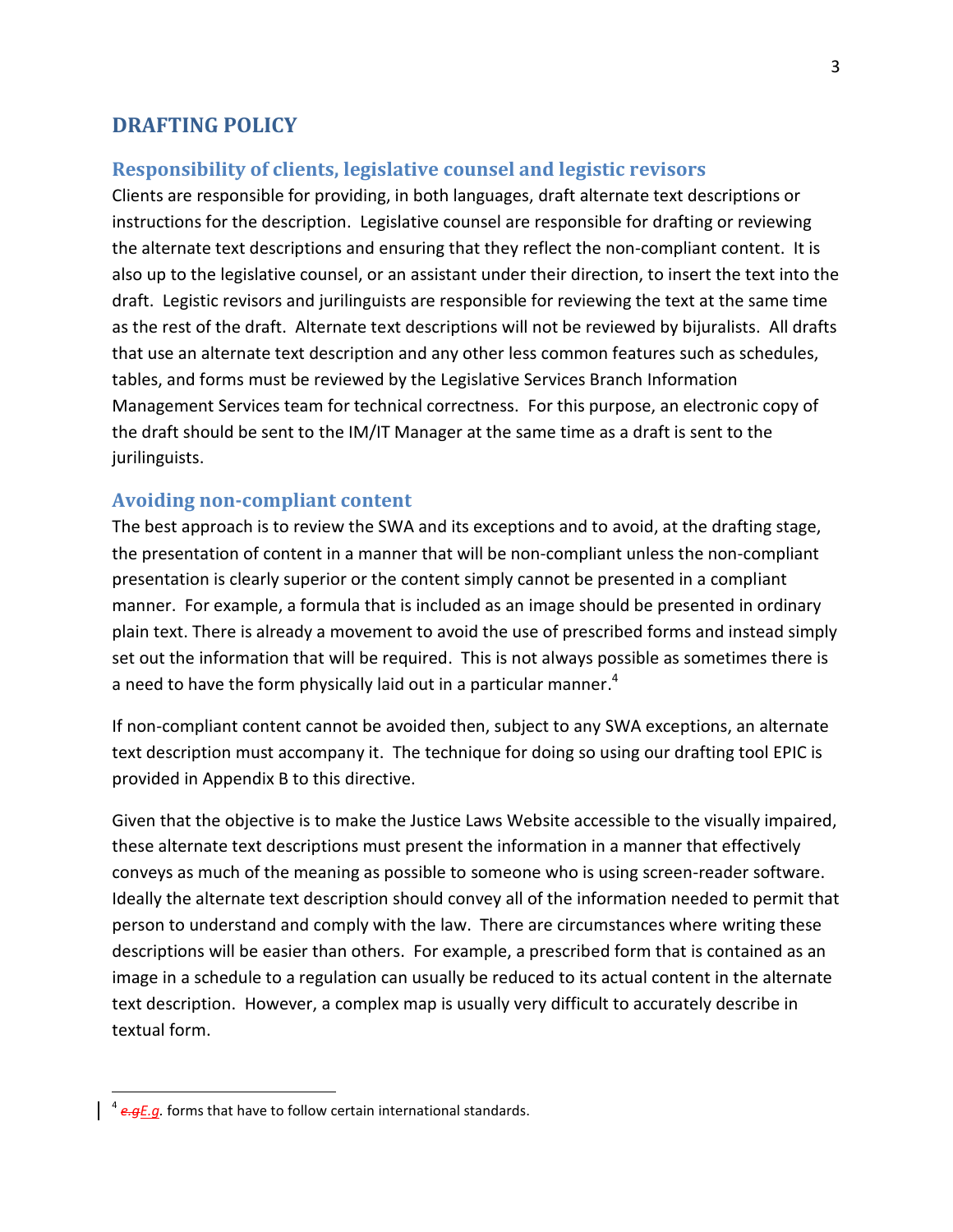Alternate text descriptions can consist of a short description, a long description or a hyperlink to the website of the department that is administratively responsible for the law in question. The hyperlink solution works only if the departmental website contains all of the required elements and is SWA compliant.

Typically a long description is used when the actual content of the map, image or graph can be captured in what is essentially the equivalent, by way of screen reader software, of a verbal description. A short alternate text description should be used when it is all that is needed to achieve compliance or when a long description cannot capture the essence of the image in question and compliance is not possible. It should also be used when the content merely illustrates what is otherwise already included in the legislative or regulatory text.

### **Unavoidable Non-compliant Content**

 $\overline{a}$ 

Legislative counsel are responsible for advising clients on how to avoid content that does not comply with the SWA.

There will be situations where the non-compliant content cannot be reduced to text, even a long text.<sup>5</sup> It may be impossible to set out in text the information contained in the noncompliant content that is part of the rule being set out in the legislative or regulatory text.<sup>6</sup> In these situations it may at best be possible only to describe the function of the image. In such cases, short alternate text descriptions will satisfy the SWA requirements but legislative counsel should consider advising clients that there may be some risk of court challenges based on the *Jodhan* decision and subsection 15(1) of the *Canadian Charter of Rights and Freedoms*. In the current state of the law that risk may be difficult to quantify.

<sup>5</sup> A typical example of this is the images contained in Schedule 7 to the *[Motor Vehicle Restraint Systems and](http://laws-lois.justice.gc.ca/PDF/SOR-2010-90.pdf)  [Booster Seats Safety Regulations](http://laws-lois.justice.gc.ca/PDF/SOR-2010-90.pdf)* (SOR/2010-90).

<sup>&</sup>lt;sup>6</sup> See the schedules to the *[Gully Marine Protected Area Regulations](http://laws-lois.justice.gc.ca/PDF/SOR-2004-112.pdf)* (SOR/2004-112) for examples.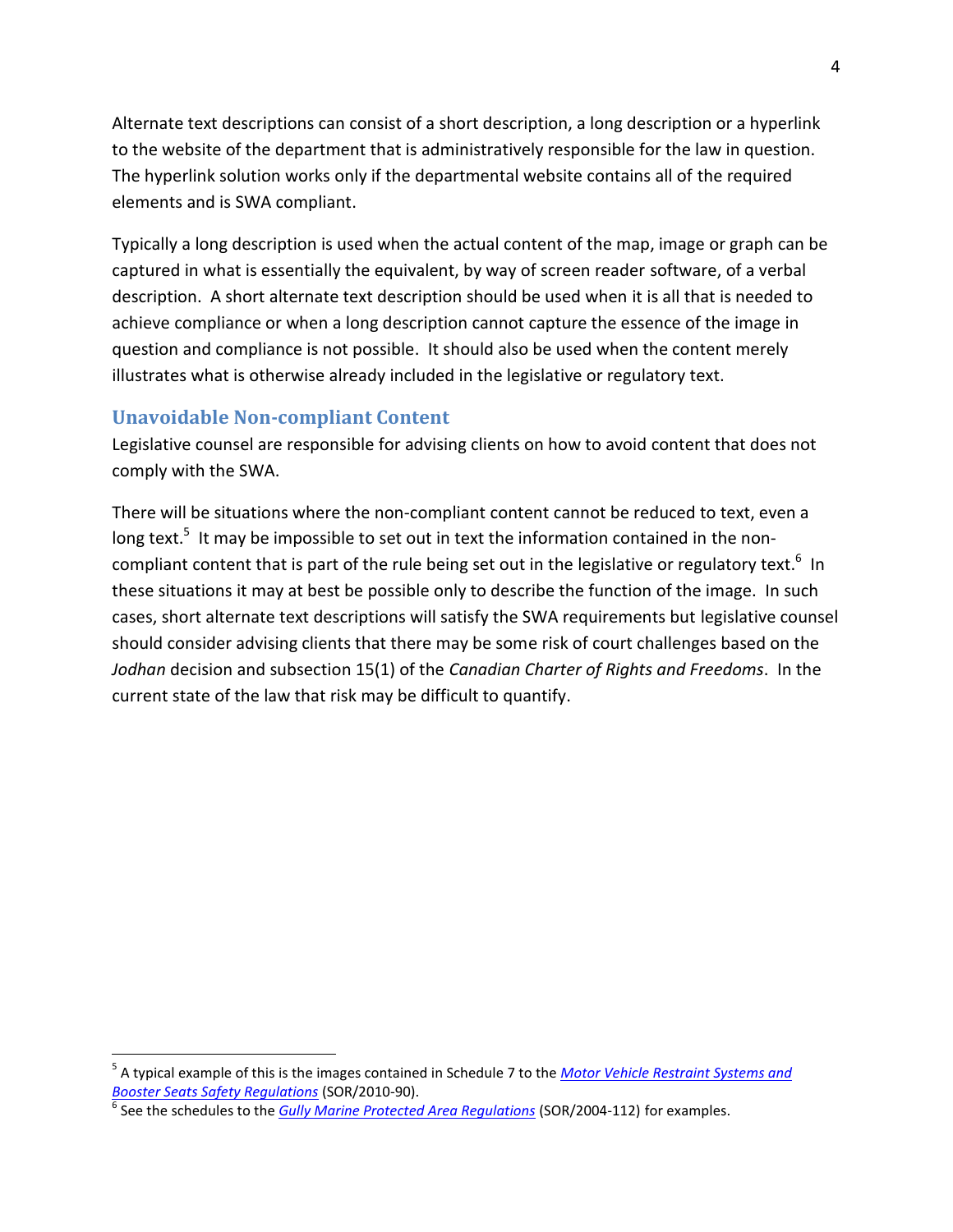## **STANDARD ON WEB ACCESSIBILITY: Edited list based on current List of Exclusions as Published by Treasury Board August 1, 2011**

*The following exclusions from specific requirements have been put in place for a period of time and will be updated annually as technology advances. Exclusions include:* 

| Web content | <b>Requirements</b>                                                                |
|-------------|------------------------------------------------------------------------------------|
|             | Complex maps (text alternatives) WCAG 2.0 Success Criterion 1.1.1 Non-text content |

Complex maps: A map that associates information with one or more locations that cannot be represented by postal addresses or proper names such as intersections, landmarks, cities, or regions. An example of a complex map is one that shows the location and intensity of precipitation detected by a RADAR network.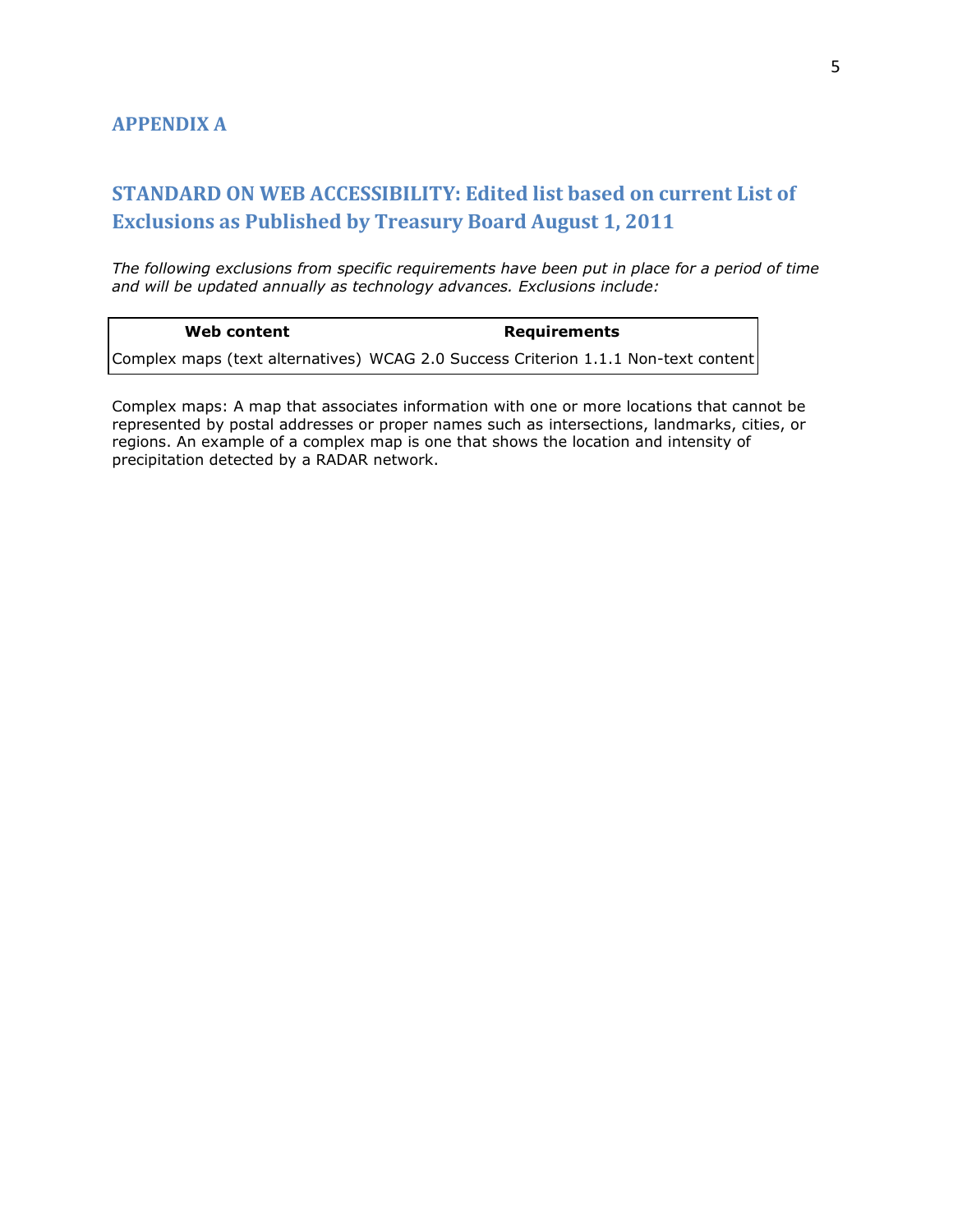#### **APPENDIX B**

How to insert Alternate Text for images in Epic

Images in documents must now contain a description of the image. In Epic, images are inserted in an element called ImageGroup and within the ImageGroup element there is a tag called AlternateText. This is the tag that must be used to insert the alternate text for images.

As shown in the screenshot below:

- 1. Turn tags on in Epic
- 2. Position your cursor after ImageGroup tag
- 3. Hit enter
- 4. Select AternateText to insert tag in document